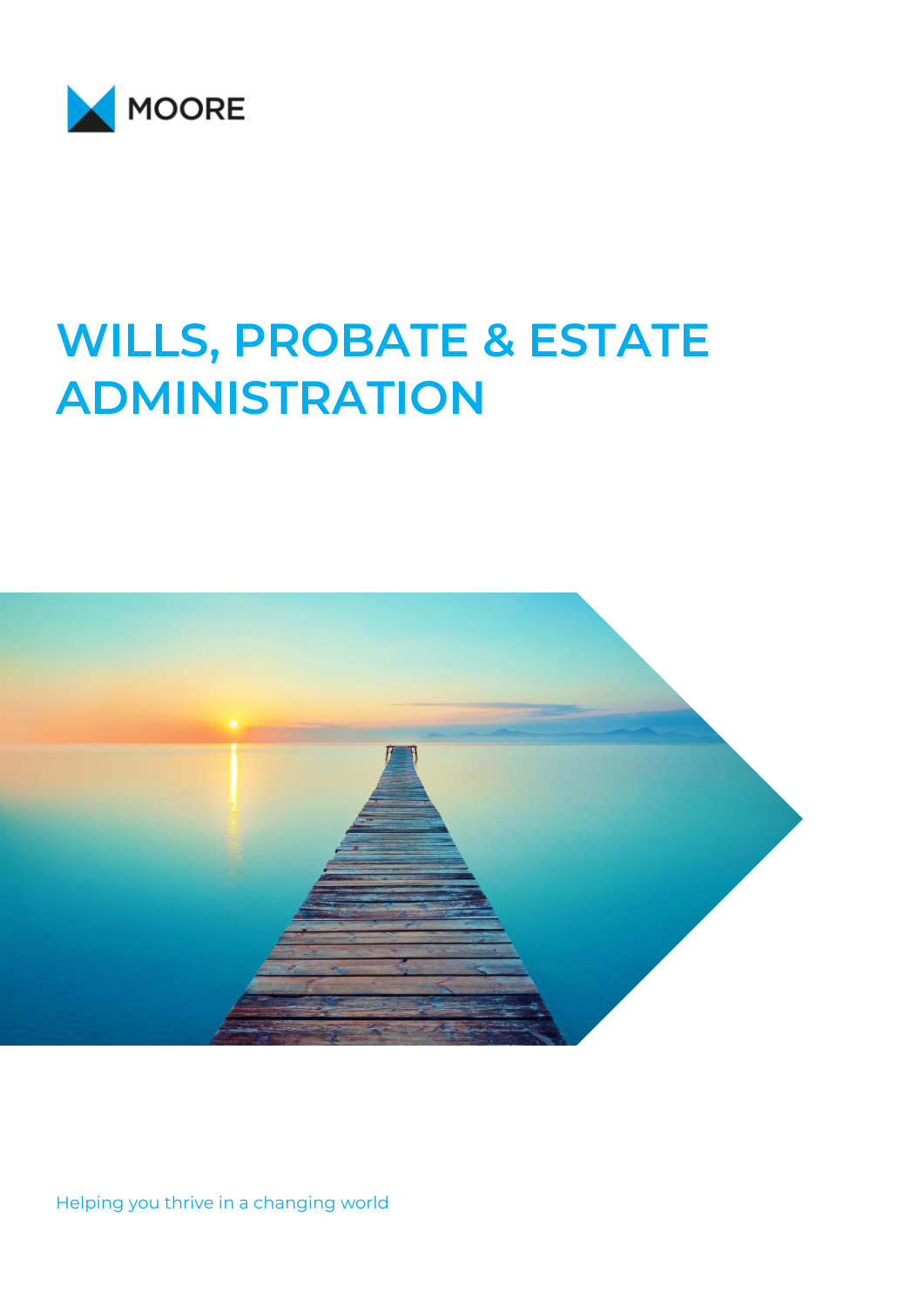### **WILLS, PROBATE & ESTATE ADMINSTRATION**

**Ensuring the people you care for are provided for in the future is important to all of us and our Wills, Probate and Estate Administration services give you the confidence that this has been achieved.** 

Our complete and succinct service covers everything from advising on Inheritance Tax planning, to writing your Will, through to administering your Estate.

#### **Wills**

A Will is likely to be the most important document you make in your lifetime. Our experts will ensure your family and loved ones are supported and provided for after you are gone.

As well as drawing up a concise, legal document, we advise how best to ensure your loved ones, especially children, inherit your Estate in both a timely and tax-efficient manner through useof Inheritance Tax planning.

If you do not make a Will, under the Intestacy Rules your estate could pass to people you never intended to benefit. Unfortunately, many 'DIY' Wills fail after death due to an error in the drafting or the Will not being witnessed correctly. This means the Will becomes ineffective and you risk your estate passing under the Intestacy Rules.

Even if you already have a Will it is important to carry out regular reviews, especially if there has been a change in your personal or financial circumstances.

#### **Lasting Power of Attorney**

Making a Lasting Power of Attorney allows you to decide who you would want to act on your behalf should you no longer be able to manage your own financial affairs or make decisions on your health or welfare. We advise and draft on both property and financial affairs, and health and welfare Lasting Powers of Attorney.

Alternatively, you may be concerned a loved one has already lost capacity without appointing anyone to act on their behalf. We can offer advice and support on making the application to the Court of Protection for a Deputyship order.

A Deputy acts in a similar way to an Attorney by acting in the best interests of the incapacitated person and making decisions on their behalf.



#### **Probate & Estate Administration**

We provide expert support and guidance to you and your loved ones throughout every step of the probate process. Our specialist tax knowledge and legal expertise enable us to handle the probate process in a compassionate, sensitive and efficient manner. Our team is on hand to help you every step of the way, including:

- Locating the Will;
- $\theta$  If there is no Will, assist in determining the beneficiaries under the Intestacy Rules;
- **O** Establishing the value of assets in the Estate;
- 0 Completing relevant Inheritance Tax forms and preparing the Statement of Truth;
- 0 Making the application to the Probate Registry for the Grant of Representation:
- o Collecting all assets, paying liabilities and preparing Estate Accounts;
- Distributing the Estate to the correct beneficiaries